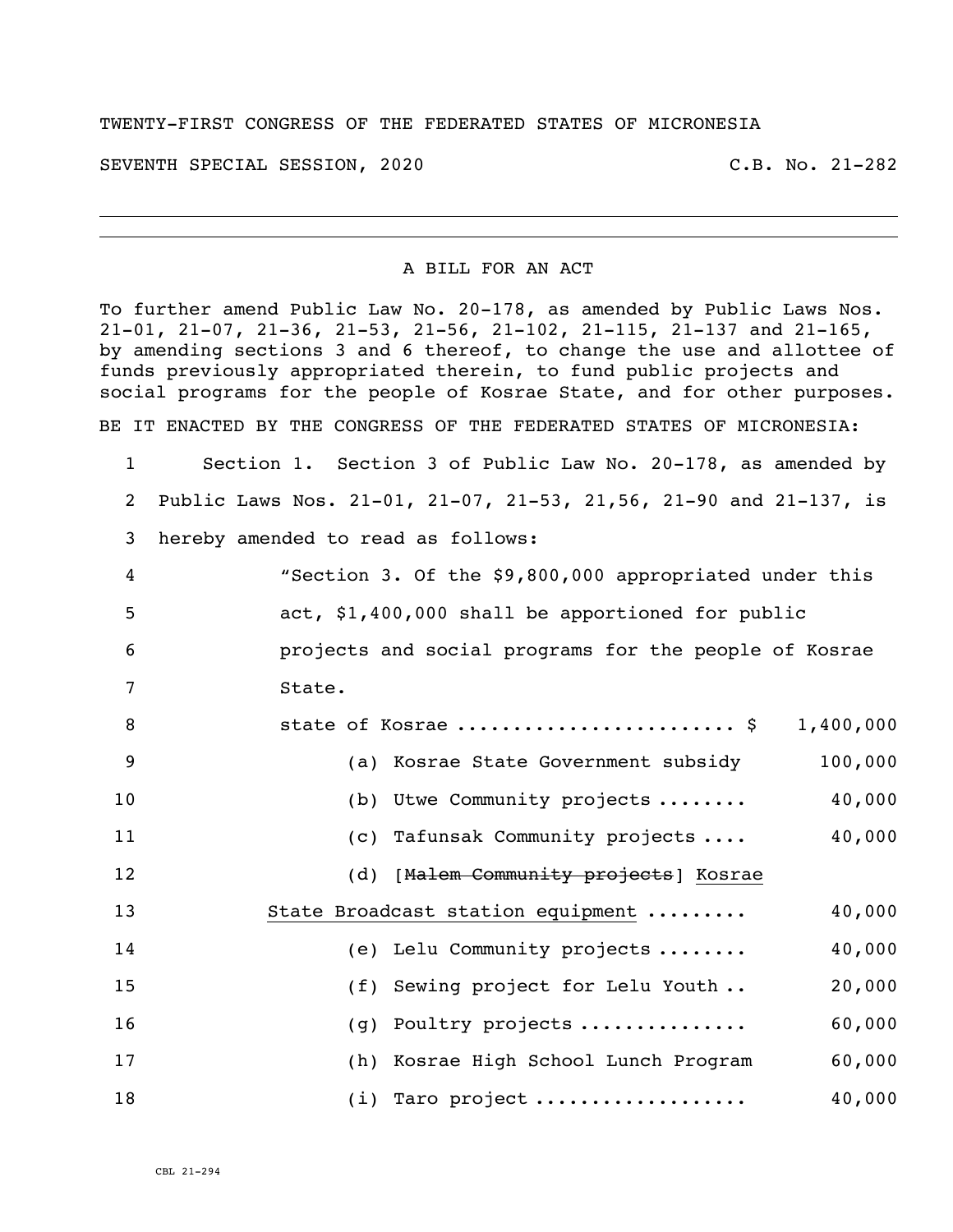| $\mathbf{1}$   | (j)     | Kosrae State Speaker's office subsidy \$30,000 |        |
|----------------|---------|------------------------------------------------|--------|
| $\overline{2}$ | (k)     | Referral Program                               | 50,000 |
| 3              | (1)     | Solar freezers<br>.                            | 50,000 |
| 4              | (m)     | Purchase of outboard motors                    | 50,000 |
| 5              | (n)     | Landfill in Tafunsak                           | 30,000 |
| 6              | (0)     | Lime project                                   | 40,000 |
| 7              | (p)     | Lelu United Women Association subsidy          | 10,000 |
| 8              | (q)     | Retaining Wall at Innem, Lelu                  | 20,000 |
| 9              | (r)     | Tuition costs for Kosraean students at         |        |
| 10             |         | Xavier High School                             | 42,000 |
| 11             | (S)     | Laptops for students/teachers                  | 40,000 |
| 12             | (t)     | Utwe Municipal Government subsidy              | 20,000 |
| 13             | (u)     | Lelu Municipal Government subsidy              | 20,000 |
| 14             | (v)     | Tafunsak Municipal Government Subsidy          | 20,000 |
| 15             | (w)     | Malem Municipal Government subsidy             | 20,000 |
| 16             | (x)     | Dry Litter pigpen pilot project                |        |
| 17             | in Lelu |                                                | 20,000 |
| 18             |         | (y) Solar lights                               | $-0-$  |
| 19             |         | $(z)$ Travel needs                             | 90,000 |
| 20             |         | (aa) Kosrae Delegation Scholarship Program     | 60,000 |
| 21             |         | (ab) Fishing project                           | 30,000 |
| 22             |         | (ac) [Menka, Utwe farm road/improvement]       |        |
| 23             |         | State Judiciary vehicle                        | 30,000 |
| 24             |         | (ad) COM-FSM students outstanding              |        |
| 25             |         | payment/tuition                                | 40,000 |
|                |         |                                                |        |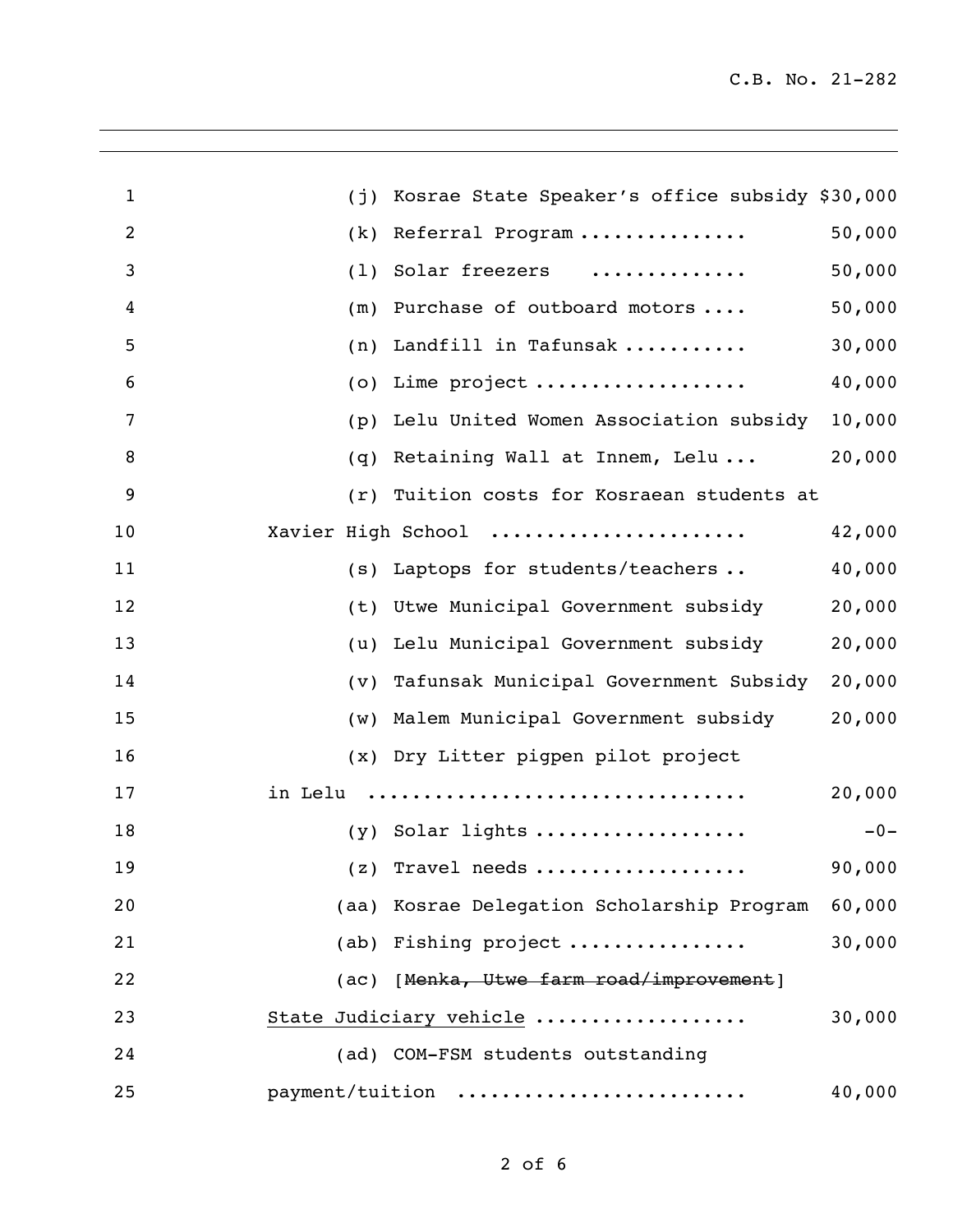C.B. No. 21-282

| 1  | (ae) Kosrae State Court subsidy  \$                                | 50,000 |
|----|--------------------------------------------------------------------|--------|
| 2  | (af) Utwe Center Point renovation and                              |        |
| 3  | related costs                                                      | 10,000 |
| 4  | (ag) Boro landscaping project                                      | 20,000 |
| 5  | (ah) Kosrae Historic Preservation Agency 23,000                    |        |
| 6  | (ai) Kosraean WCA in Guam travel and                               |        |
| 7  | associated costs to Hawaii and return                              | 30,000 |
| 8  | (aj) Kosraean baseball team in Guam                                |        |
| 9  | travel and associated costs to Seattle and return 30,000           |        |
| 10 | (ak) Kosrae wrestling team (no coach)                              |        |
| 11 | travel and associated cost to Spain/Sophia,                        |        |
| 12 | Romania/Estonia                                                    | 40,000 |
| 13 | (al) WCA/Kosrae Women Association in                               |        |
| 14 | Pohnpei travel needs and associated costs to Women                 |        |
| 15 | Conference in Kosrae                                               | 5,000  |
| 16 | (am) Kosrae Island Veterans Association                            | 20,000 |
| 17 | (an) Scholarship for Kosraean students 20,000"                     |        |
| 18 | Section 2. Section 6 of Public Law No. 20-178, as amended by       |        |
|    | 19 Public Laws Nos. 21-01, 21-36, 21-53, 21-56, 21-102, 21-137 and |        |
| 20 | 21-165, is hereby further amended to read as follows:              |        |
| 21 | "Section 6. Allotment and management of funds and lapse            |        |
| 22 | date. All funds appropriated by this act shall be                  |        |
| 23 | allotted, managed, administered and accounted for in               |        |
| 24 | accordance with applicable laws, including, but not                |        |
| 25 | limited to, the Financial Management Act of 1979.                  | The    |

of 6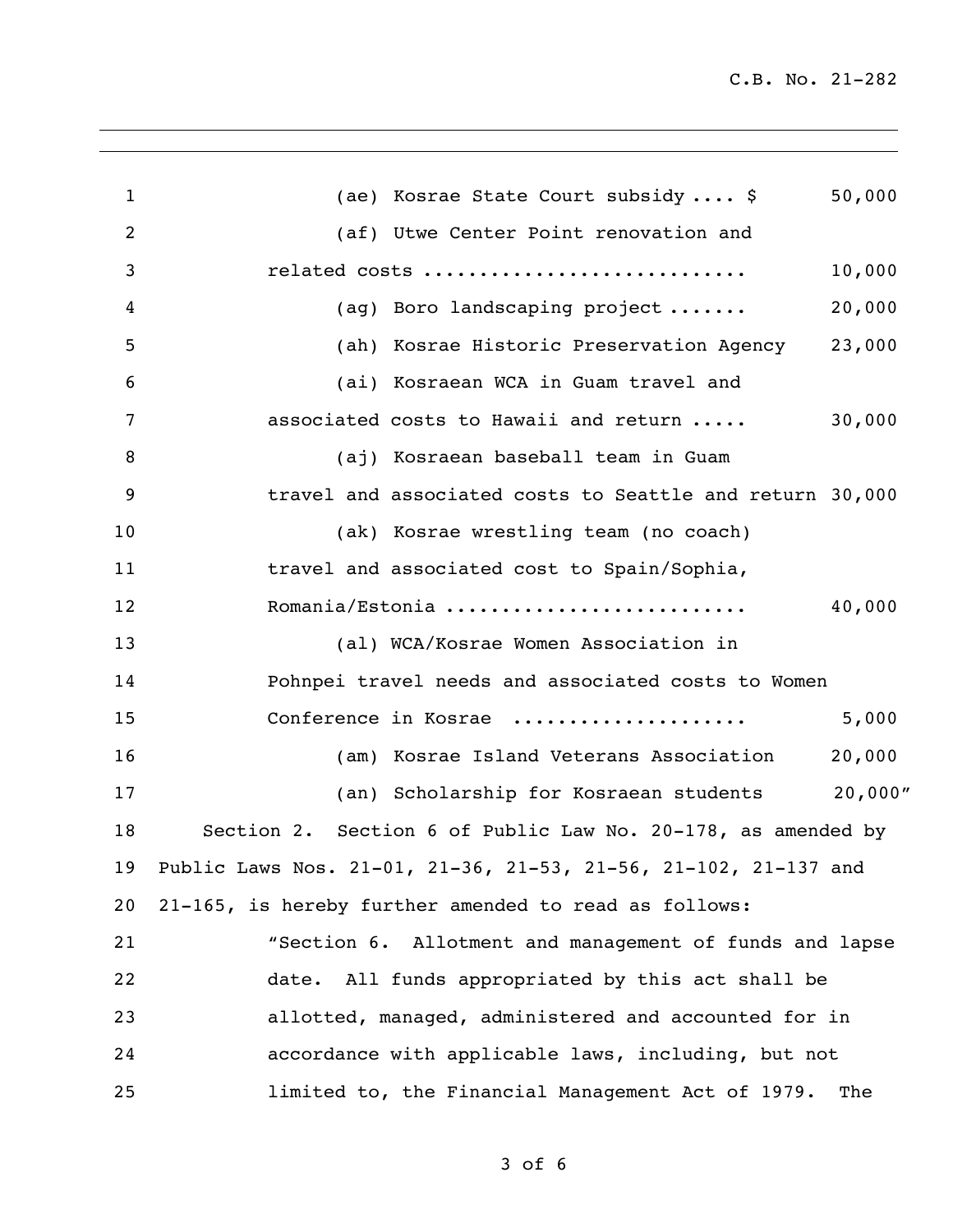C.B. No. 21-282

 allottee shall be responsible for ensuring that these funds, or so much thereof as may be necessary, are used solely for the purpose specified in this act, and that no obligations are incurred in excess of the sum appropriated. The allottee of the funds appropriated under section 2 of this act shall be the Governor of Yap State or his designee. The allottee of funds appropriated under section 3 of this act shall be the Governor of Kosrae State or his designee; PROVIDED THAT 10 the allottee of funds appropriated under subsections  $3(ad)$  of this act and  $4(2)(q)$  shall be the President of COM-FSM or his designee; the allottee of funds **appropriated under [subsections 3(ae) to**] subsection 3(an) of this act shall be the Mayor of Lelu Town Government or his designee; PROVIDED THAT the allottee of funds appropriated under subsection 3(al) of this act shall be the Secretary of the FSM Department of Education or his designee. The allottee of funds appropriated under section 4 of this act shall be the President of the Federated States of Micronesia or his designee; PROVIDED THAT the allottee of funds appropriated under section 4(1) and subsection 4(3)(w) of this act shall be the Vice President of the Federated States of Micronesia or his designee; the allottee of funds appropriated under subsections 4(3)(a), 4(3)(b)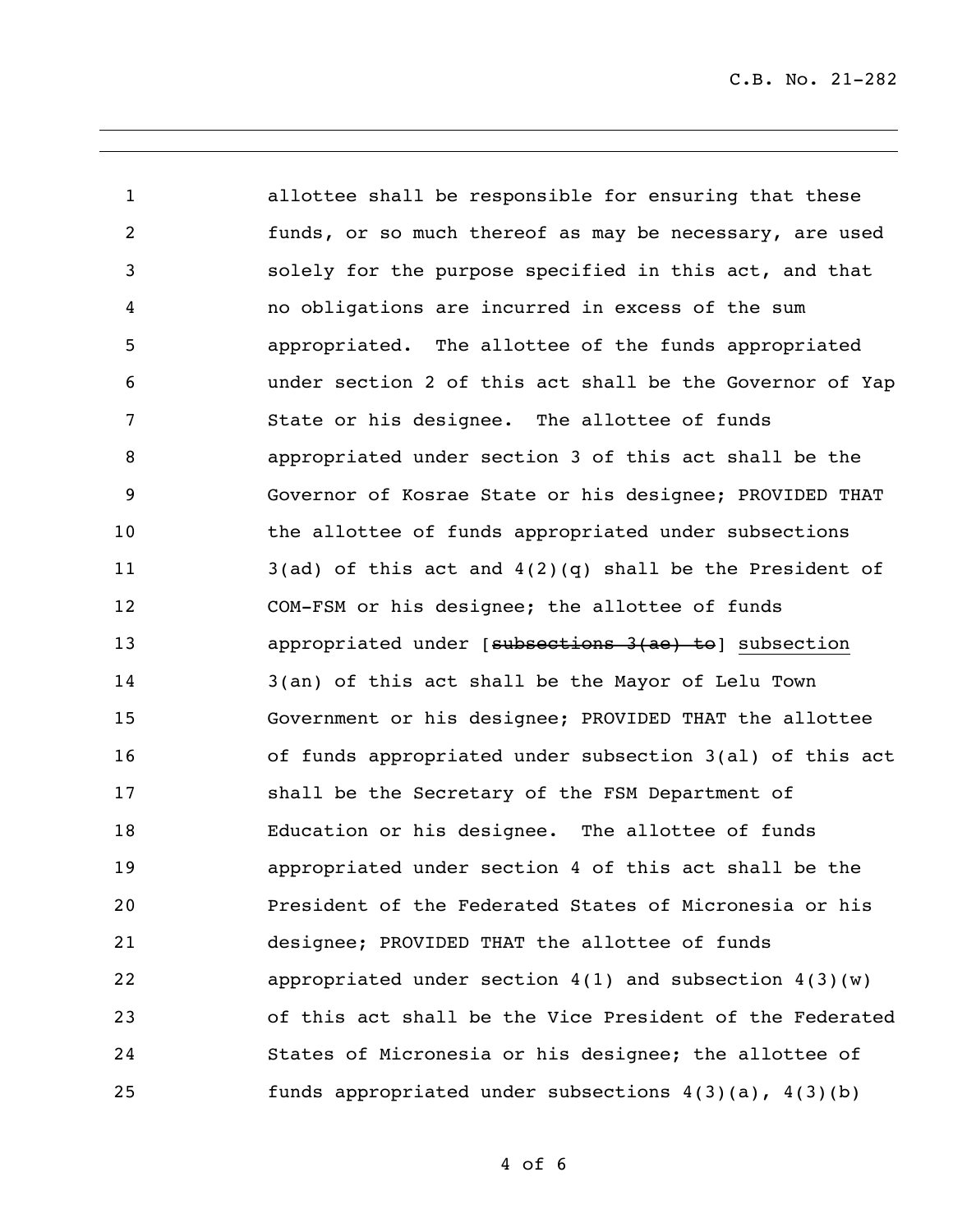and 4(3)(c) of this act shall be the Secretary of the Department of Health and Social Affairs or her designee; the allottee of funds appropriated under subsections 4 4(3)(d),  $4(3)(y)$  and  $4(3)(z)$  of this act shall be the Secretary of the Department of Education or his designee; the allottee of funds appropriated under subsections 4(3)(ab), 4(4)(f) and 4(3)(p) of this act shall be the Pohnpei Transportation Authority, the funds appropriated under subsection 4(3)(g) of this act shall be the President of the Federated States of Micronesia or his designee, the allottee of funds appropriated under subsection 4(3)(x) of this act shall be the Meninkeder Lapalap of Madolenihmw Municipal Government or his designee; the funds appropriated under subsections 4(3)(i), 4(3)(j) of this act shall be the Secretary of the Department of Transportation, Communications and Infrastructure or his designee; the allottee of funds appropriated under subsection 4(3)(ae) of this act shall be the Secretary of the Department of Resources and Development or his designee. The allottee of the funds appropriated under subsections 5(1) and 5(6) of this act shall be the Governor of Chuuk State or his designee; the allottee of the funds appropriated under subsection 5(2) of this act shall be the Mortlocks Island Development Authority (MIDA); the allottee of